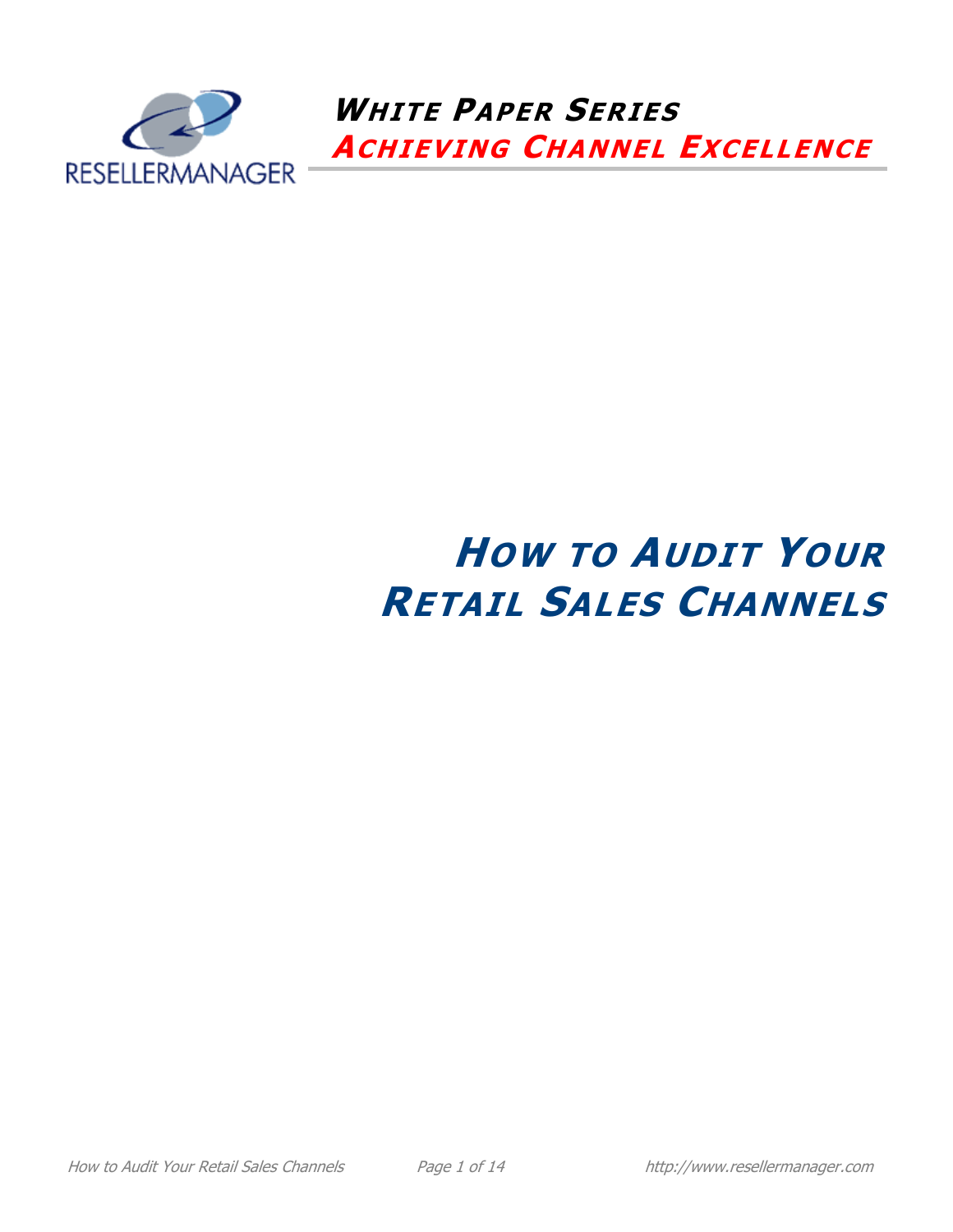## **TABLE OF CONTENTS**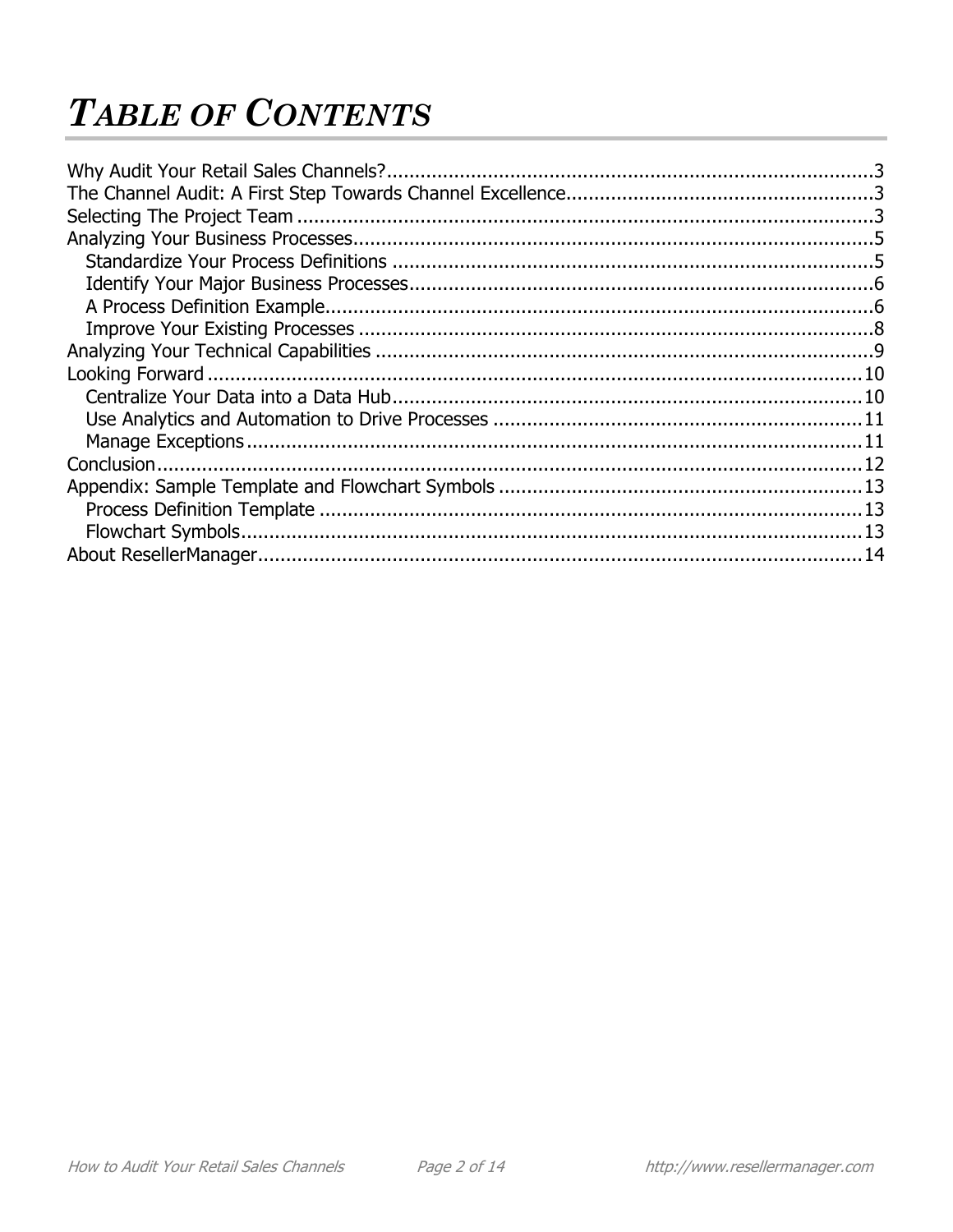## **WHY AUDIT YOUR RETAIL SALES CHANNELS?**

*The channel audit is your retail sales channel barometer. It functions as a "documented" record of all your retail sales channels processes, operations, and technical assets. Once the audit is completed, it can serve as a baseline for process and operation improvements that can have an enormous impact on the profitability of your business—in terms of increased sales, lower expenses due to operational efficiencies, and a broader market share. The bottom line? The channel audit highlights what you do well and areas where you can improve. By focusing on those areas of improvement, you gain a significant advantage over your competitors.*

## THE CHANNEL AUDIT: A FIRST STEP TOWARDS CHANNEL EXCELLENCE

Do you know how your retail sales channels are doing? Are your channel processes clearly defined? Does your channel team work from a well-defined set of rules to determine your most successful retail partners? For most manufacturers, these questions represent volumes of data, significant number crunching, as well as process definition and management across many operational teams with different goals and objectives. In order to answer these questions, you must first have a clear understanding of the retail channel operation processes and capabilities you have in place today. This is why an up-to-date channel audit is so important.

A channel audit can serve as your blueprint to all the processes, operations, and technical assets you are employing in your retail sales channels. Specifically, a channel audit will tell you:

- What your retail sales operations capabilities are.
- What your retail channel business processes look like.
- What technical assets you have to support your retail channel sales.
- How you can determine whether your retail sales channel strategy and execution is successful.

The channel audit involves people, processes, and systems. Before beginning an audit, the appropriate project team must be assembled. This team will document all your retail sales processes as well as review what your information systems are capable of providing.

This white paper shows you how to perform your own internal audit. At the end of the audit process, you should have a thorough understanding of where you are today and the gaps you have in your retail sales channel systems and processes that will need to be closed.

## **SELECTING THE PROJECT TEAM**

To begin the audit process, you need to identify the project team. The first team member to identify is the sponsor or champion. The sponsor is typically an executive who recognizes the need and benefits of completing the channel audit and is able to ensure cross-functional participation and resource availability. Next, fill out the project team. The team doesn't need to be large, but it must include representatives from all the functional groups within your channel sales organization. These stakeholders should have a vested interest in ensuring that their respective processes are accurate, efficient, and effective. Take some time to consider all the groups that should be included—certain groups will span different organizational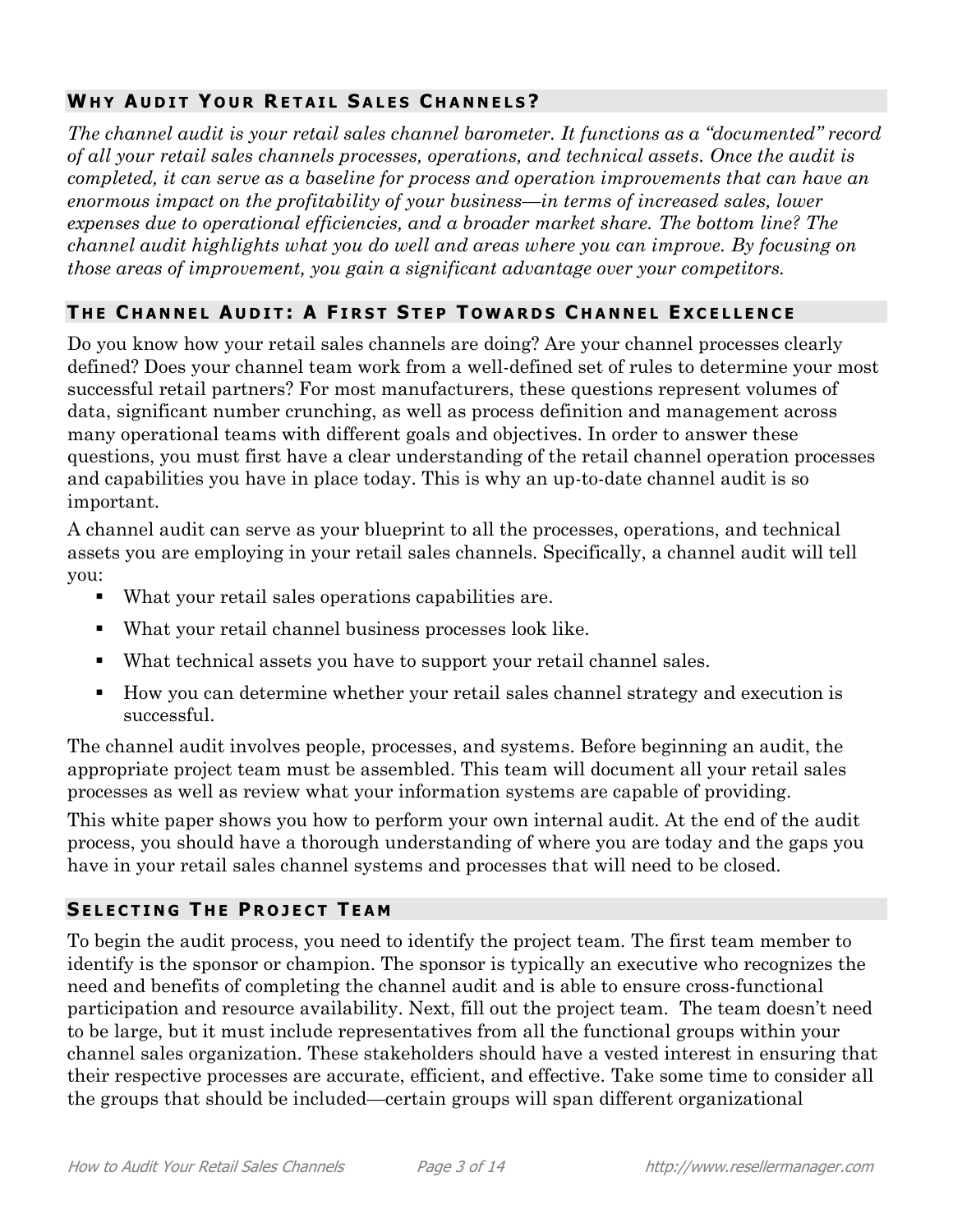functions, but it's important that you include them because without them you'll only have a partial understanding of your channel operations and processes. Groups to consider include:

- Sales
- **Marketing**
- Fulfillment and Operations
- Information Technology (IT)
- Sales Operations
- Analysis and Market Research
- **Finance**

The project team should be made up of cross-functional and cross-departmental members. However, other than the project leader, the other team members do not need to be dedicated full-time to the project, but they do need to be available and committed resources to the audit process as each of them will be responsible for documenting how their functions participate in your retail sales channel operations. Use the following table to help identify appropriate team members:

| <b>Function</b>                   | <b>Processes/Responsibilities</b>                                                                                                                                                                                                   | <b>Team Member(s)</b> |
|-----------------------------------|-------------------------------------------------------------------------------------------------------------------------------------------------------------------------------------------------------------------------------------|-----------------------|
| Sponsor/Stakeholder               | Ownership of audit<br>٠<br>Enable cross-functional<br>$\blacksquare$<br>participation                                                                                                                                               |                       |
| <b>Sales</b>                      | <b>Field Sales/Site Visits</b><br>٠<br><b>Assortment Recommendations</b>                                                                                                                                                            |                       |
| Marketing                         | In Store Advertising<br>٠<br>Market Development Funds/<br>٠<br>Co-op                                                                                                                                                                |                       |
| <b>Fulfillment and Operations</b> | Retail Replenishment<br>$\blacksquare$<br>Shipping and Scheduling<br>٠                                                                                                                                                              |                       |
| IT                                | EDI and XML Communication<br>$\blacksquare$<br>Reporting and Data Analysis<br>٠<br><b>Systems</b>                                                                                                                                   |                       |
| Sales Operations                  | MDF/Co-op Reconciliation<br>٠<br>Retail Replenishment<br>٠                                                                                                                                                                          |                       |
| Analysis and Market Research      | POS Analysis<br>٠<br><b>Customer Demographics</b><br>$\blacksquare$<br><b>Inventory Position Analysis</b><br>$\blacksquare$<br>Partner Performance Analysis,<br>$\blacksquare$<br>Metrics, and Key Performance<br><b>Indicators</b> |                       |
| Finance                           | Purchase Order Management<br>٠<br>Invoicing and Reconciliation<br>$\blacksquare$                                                                                                                                                    |                       |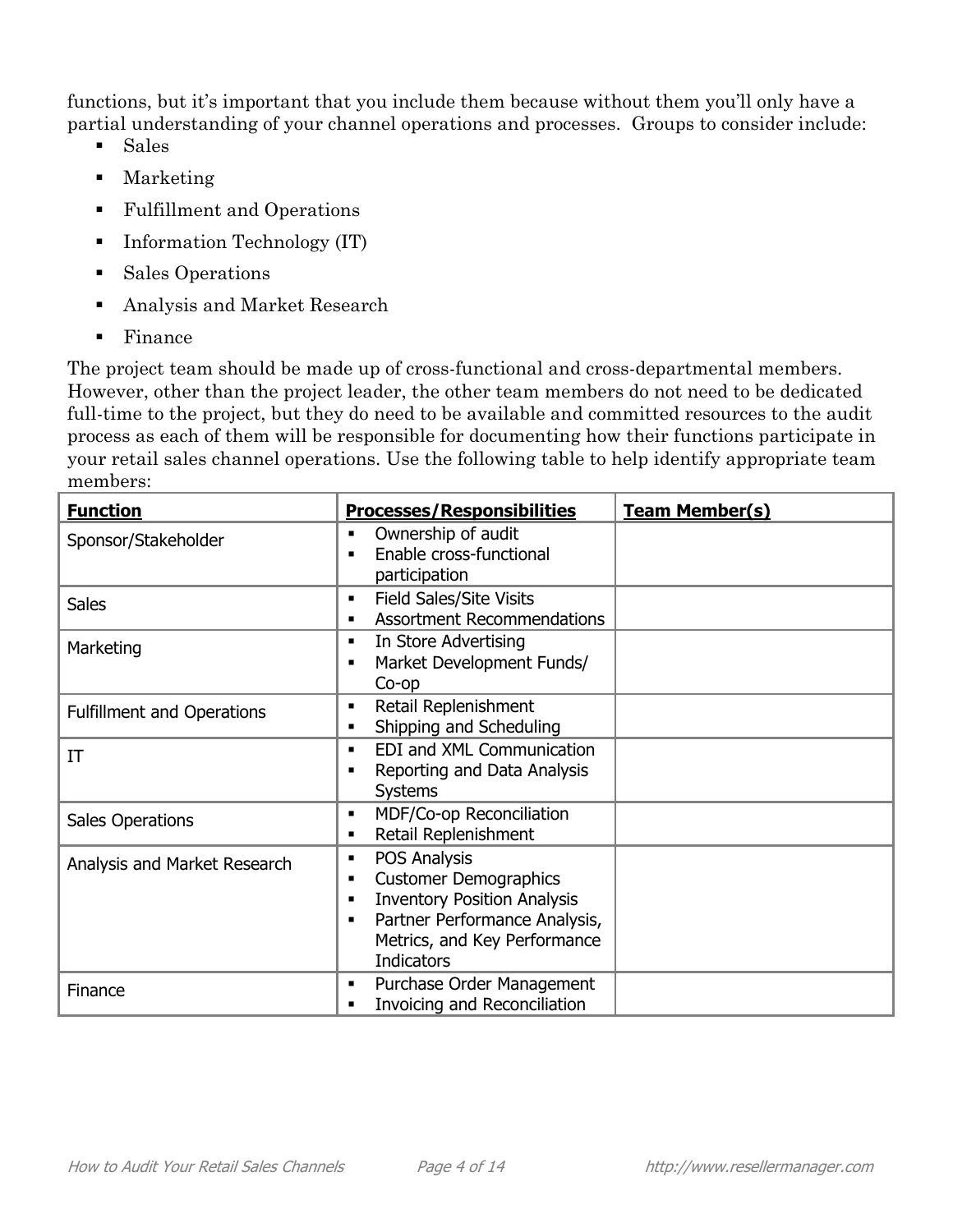## **A N A L Y Z I N G Y O U R B U S I N E S S P R O C E S S E S**

Once the appropriate team members are identified, most teams will tend to focus on technology first. This is in order to understand what systems are in place today and what systems are needed to provide greater insight into channel performance. But keep in mind that technology is just a tool that supports your business processes. If your business processes are broken or non-existent, technology can't help you fix that. So instead of looking at your technology issues, begin your audit project by defining your existing business processes. This will ensure that you have the proper understanding of how your business operates and what changes you need to make in order to efficiently run your retail channel business. Once you understand where you are in terms of your operations and processes, you can then identify the necessary business changes you will need to make as well as assess what technology changes must also be made to support your retail sales channels.

#### **S T A N D A R D I Z E Y O U R P R O C E S S D E F I N I T I O N S**

In order to define and compare processes it's important that you follow a standard template for information. That way, you can see where processes break down or where there are operational gaps. A standardized format also ensures that all project team members report the same types of information. Each one of your process definitions should include the following elements:

- **Process Name.** A simple, easy to recognize name for the process.
- **Description.** Explains the purpose of the business process.
- **Participants.** Lists the participants in the business process and their responsibilities.
- **Triggers.** Explains the events or dates that start the business process.
- **Inputs.** Lists the inputs to the business process, including reports and metrics, and the provider of the input.
- **Outputs.** Lists the outputs from the business process and the recipient of the output.
- **Standard Process Execution.** Lists the activities that occur in support of this process. Includes decision points and the path for the standard or common decision. Alternative decisions are documented in the Alternative Process Executions section. A flow chart is often helpful in mapping out the flow of the business process. Note where each participant is involved with the process, where inputs are used, and where outputs are produced.
- **Alternative Process Execution.** Lists alternative process flows for allowable deviations from the Standard Process Execution. Alternative flows include exception conditions and uncommon or alternative decision point responses.

A standard template to use is available in the appendix.

Depending on the complexity of your operations, it may be easier to break processes into subprocesses which are referenced by their parent processes. For example, a business process to Approve Market Development Fund Requests may include the following sub-processes:

- Validate Availability of Allocated Budget
- Verify Adequate ROI for Previous Expenditures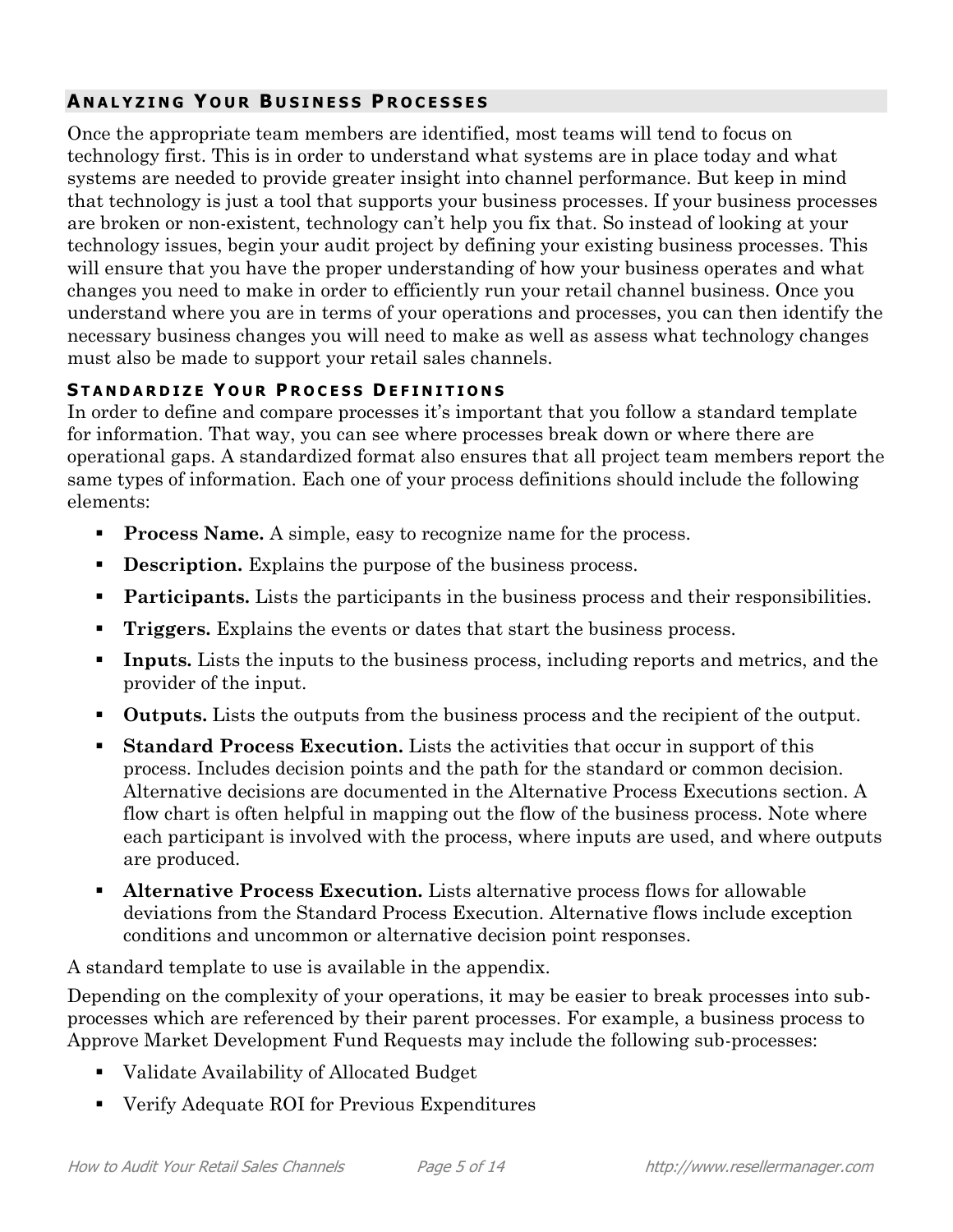## **I D E N T I F Y Y O U R M A J O R B U S I N E S S P R O C E S S E S**

To begin your channel audit, identify all your retail sales channel business processes. These processes can include, but are not limited to, the following:

- Purchase Order Management and Fulfillment
- Replenishment Scheduling
- Sell-In, Sell-Thru, and Channel Inventory Analysis
- Partner Performance Management
- Market Development Funds/Co-op Funds

Keep in mind that it may be easier to break processes into sub-processes which are referenced by their parent processes. As you identify your major processes, you may also want to flag and note what sub-processes are involved.

After identifying the processes and relevant sub-processes, you can begin documenting the processes. Documenting the processes ensures that you have the proper understanding of the various tasks, resource needs, and dependencies that go into managing your daily retail sales channel operations.

## **A P R O C E S S D E F I N I T I O N E X A M P L E**

Let's use Marketing Funds Management as an example of how to create a process definition. Marketing Funds, which can include market development funds, co-op dollars, in-store displays and mailers, and scan-back programs, are an integral part of the manufacturer/retailer relationship and one that is often poorly understood and tracked. Marketing Funds Management is a broad process that incorporates a number of different activities that range from, allocating budget, approving expenditures, and reconciling invoices, to analyzing the return on investment. Each one of these activities is a sub-process. For example, Allocate Budget, Approve Expenditures, Reconcile Invoices, and Analyze Return on Investment could all be sub-processes of the Marketing Funds Management process. To begin, let's use the Allocate Budget sub-process as an example.

Allocating the budget for marketing programs may include several groups within your retail sales channel organization: Sales, Sales Operations, Marketing, Finance, and possibly others depending on your process. If you are familiar with your process, map out the workflow and then meet with the respective team members to verify the accuracy and determine the necessary inputs and outputs. If you aren't familiar with the process, you may need to set up a brain-storming session with a few key people to "white board" the workflow and identify additional resources to follow up with. After verifying the workflow and defining the necessary inputs and outputs, your Allocate Budget may look something like the following process definition. (*Note: This is a simple example. Depending on the size and scope of your organization, your processes may be more complex.*)

| <b>Process Name</b> | Allocate Marketing Funds Budget                                                                                                                                                                  |
|---------------------|--------------------------------------------------------------------------------------------------------------------------------------------------------------------------------------------------|
| <b>Description</b>  | This process determines the budgets that can be spent on marketing activities with<br>retail partners. The process is executed at the end of the fiscal year for the following<br>fiscal year.   |
| <b>Participants</b> | 1. Sales – Responsible for the overall process, gathers budget needs and determines<br>final budget by partner.<br>2. Sales Operations - Responsible for providing prior market fund performance |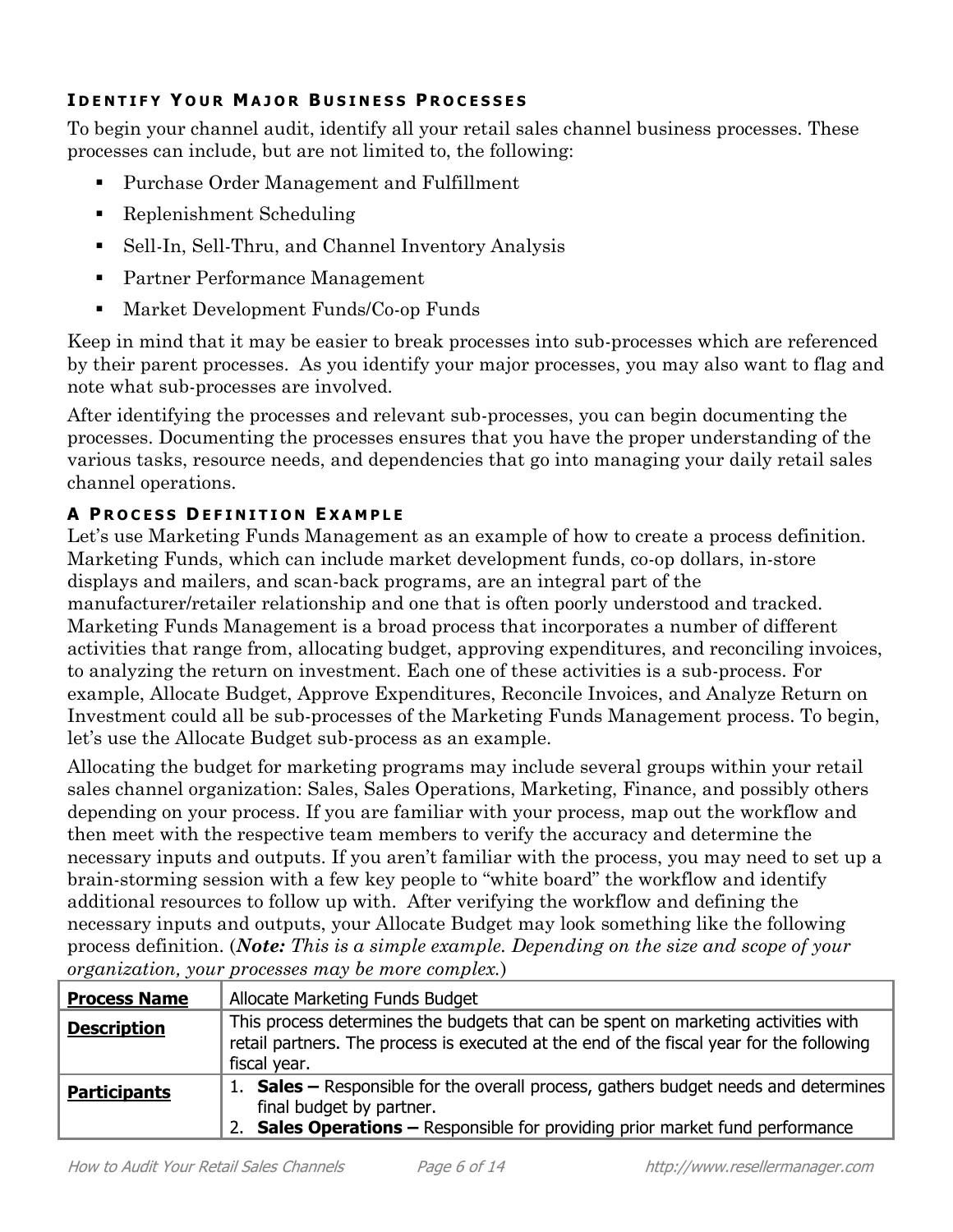|                                                       | and sales data to support the allocation of budget among retail partners.<br><b>Marketing –</b> Responsible for estimating costs associated with planned marketing<br>3.<br>activities.<br>4. Finance – Responsible for providing initial budget guidelines and approving final<br>budget.<br>5. Retail Partners – Responsible for identifying seasonal and recurring marketing<br>activities and slotting fees.                                                                                                                                                                                                                                          |  |
|-------------------------------------------------------|-----------------------------------------------------------------------------------------------------------------------------------------------------------------------------------------------------------------------------------------------------------------------------------------------------------------------------------------------------------------------------------------------------------------------------------------------------------------------------------------------------------------------------------------------------------------------------------------------------------------------------------------------------------|--|
| <b>Triggers</b>                                       | This process occurs during the annual budget process beginning in late Q3 for the<br>following year.                                                                                                                                                                                                                                                                                                                                                                                                                                                                                                                                                      |  |
| <b>Inputs</b>                                         | 1. Prior year POS data - Sales Operations<br>2. Prior year marketing budgets and return on investment - Sales Operations                                                                                                                                                                                                                                                                                                                                                                                                                                                                                                                                  |  |
| <b>Outputs</b>                                        | Budgets allocated by partner (Sales, Sales Operations)                                                                                                                                                                                                                                                                                                                                                                                                                                                                                                                                                                                                    |  |
| <b>Standard</b><br><b>Process</b><br><b>Execution</b> | Sales receives a request to provide budgets for the coming fiscal year.<br>1.<br>Sales identifies the retail partners that will need marketing funds for mailers,<br>2.<br>coupons, displays, slotting fees, etc.<br>3. Sales gathers budget needs and guidelines from retail partners, marketing, and<br>finance.<br>4. Sales Operations provides prior year sales results, marketing expenses, and ROI.<br>5. Based on the needs and past performance data, Sales allocates budgets across the<br>retail partners.<br>6. Finance approves the finalized budgets.<br>Sales distributes finalized budgets to Account Managers and Sales Operations.<br>7. |  |
| <b>Standard</b><br><b>Process</b><br><b>Flowchart</b> | The following flowchart illustrates the process described in the standard process<br>execution for the Allocate Budget sub-process.<br>Allocate Marketing Funds Budget                                                                                                                                                                                                                                                                                                                                                                                                                                                                                    |  |
|                                                       | <b>Budgets Allocated</b><br>Receive Budget<br>Identify Retail<br>Gather Budget<br>by Retail Partner<br>Sales<br>Request<br><b>Partners Needing</b><br><b>Finalize Budgets</b><br>Needs<br>Notification<br>Marketing Funds                                                                                                                                                                                                                                                                                                                                                                                                                                 |  |
|                                                       | Prior<br><b>Budgets Allocated</b><br>Sales<br>Prior POS<br>Marketing<br>by Retail Partner<br>Funds and<br>Data<br>Operations<br><b>RO</b>                                                                                                                                                                                                                                                                                                                                                                                                                                                                                                                 |  |
|                                                       | Provide Budget<br>Marketing<br>Needs                                                                                                                                                                                                                                                                                                                                                                                                                                                                                                                                                                                                                      |  |
|                                                       | Provide Budget<br>Finance<br>Approve Budgets<br>Guidelines                                                                                                                                                                                                                                                                                                                                                                                                                                                                                                                                                                                                |  |
|                                                       | Retail<br>Provide Budget<br>Needs<br>Partner                                                                                                                                                                                                                                                                                                                                                                                                                                                                                                                                                                                                              |  |

As you can see from the flowchart, each participating group is reflected horizontally. Some basic symbols are used within the flowchart: rectangular boxes indicate tasks, slanted boxes indicate data or files, and boxes with a wavy bottom indicate documents. If you do not have a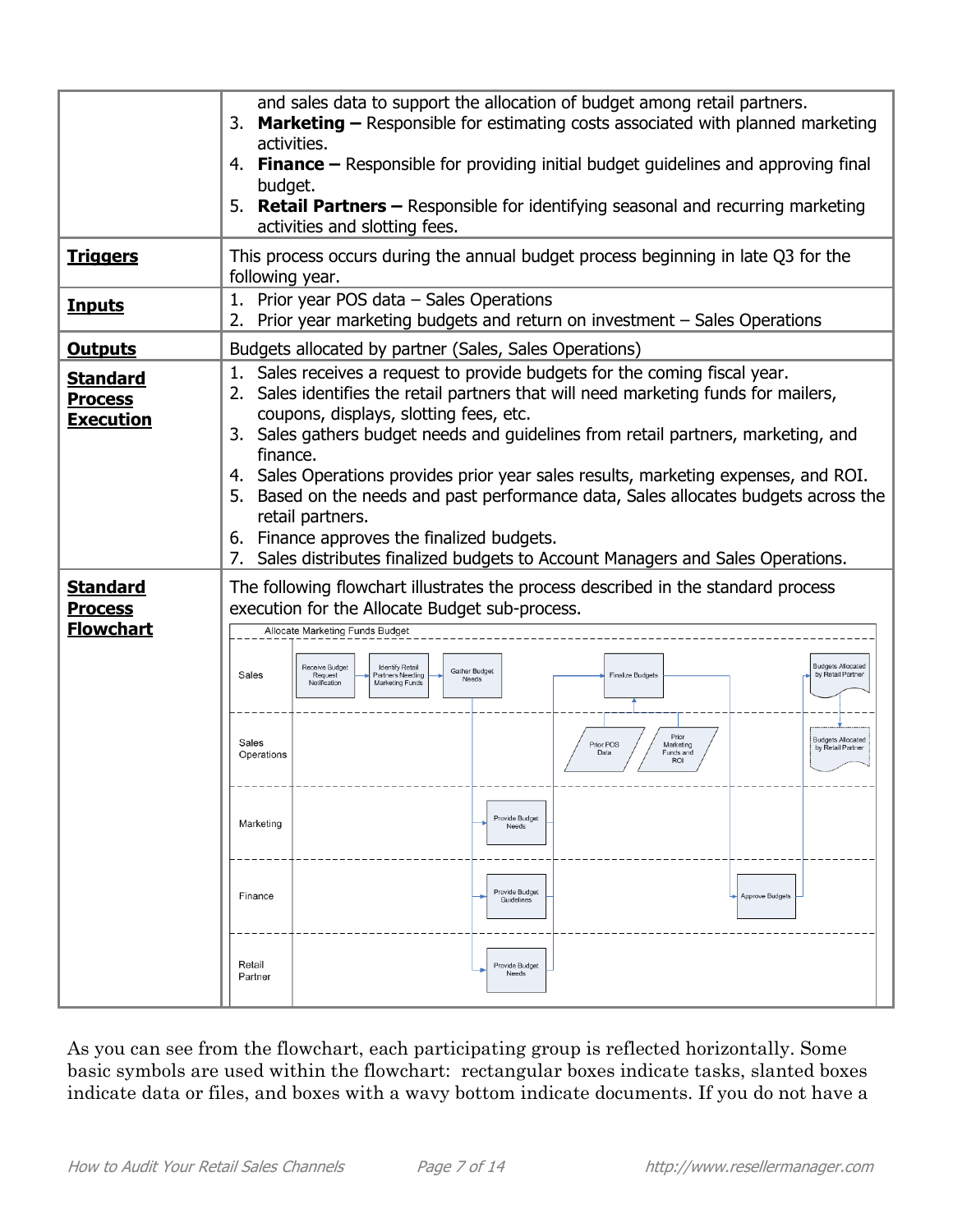flowcharting program, you may want to consider Microsoft Visio as it is an easy to use tool for drawing flowcharts and contains all the necessary symbols.

Keep in mind that processes should be based on facts, not assumptions. Whenever you have an assumption, double-check it to make sure it is accurate and then state it as a fact. Unfounded assumptions will inevitably lead to errors in the process.

## **I M P R O V E Y O U R E X I S T I N G P R O C E S S E S**

After defining your processes, you'll probably see a number of places where you ask yourself the following:

- Does that still happen?
- Why do we do X instead of Y?
- Does activity Z ever actually happen? Should it?
- Who is actually responsible for this step?

This is the point where business process definition helps you to achieve channel excellence because you now have the foundation upon which you can improve your existing processes. Using your existing processes and the "Why do we…?" questions that come up, identify the following:

- Where can bottlenecks be eliminated?
- Where do task responsibilities need to be clarified?
- What duplicate steps can be eliminated?
- What appropriate measures and analytics can be developed to determine how effective this process is?

**Measure for Success.** Keep in mind that measures are to processes as traffic cops are to roads. To ensure that your processes are followed appropriately, you need to measure them. Measures such as an Unreconciled Invoices Report can help you determine how effectively and timely upstream information is being captured and transmitted to the reconciliation step. Or an MDF ROI Report can help you evaluate how successful your retailers are at transforming marketing dollars into increased sales. With these kinds of measures in place, you will be well on your way to channel excellence.

**Inputs and Outputs Can Help You Evaluate System Capabilities.** Defining the business processes you use to manage your retail sales channel will often highlight Inputs and Outputs that you don't currently produce or have access to. This can help you to evaluate your information system capabilities—are you able to produce the necessary inputs and outputs? Additionally, inputs and outputs can highlight the information you need from your retail partners so that you can improve your relationship with them. Remember, collaboration involves the sharing of information to achieve mutual benefit. By proposing mutually realizable benefits to your retail partners, they will often open up and create a collaborative relationship with you.

**Make Your Bottlenecks Value-Added Checkpoints.** Bottlenecks may also appear in your process definition where the entire process is stopped until a specific action is performed. While some bottlenecks, such as Approve Remittance, cannot be sidestepped, ask yourself whether multiple layers of approval are always necessary. Ensure that your bottlenecks are truly "value-added" checkpoints and not just red tape.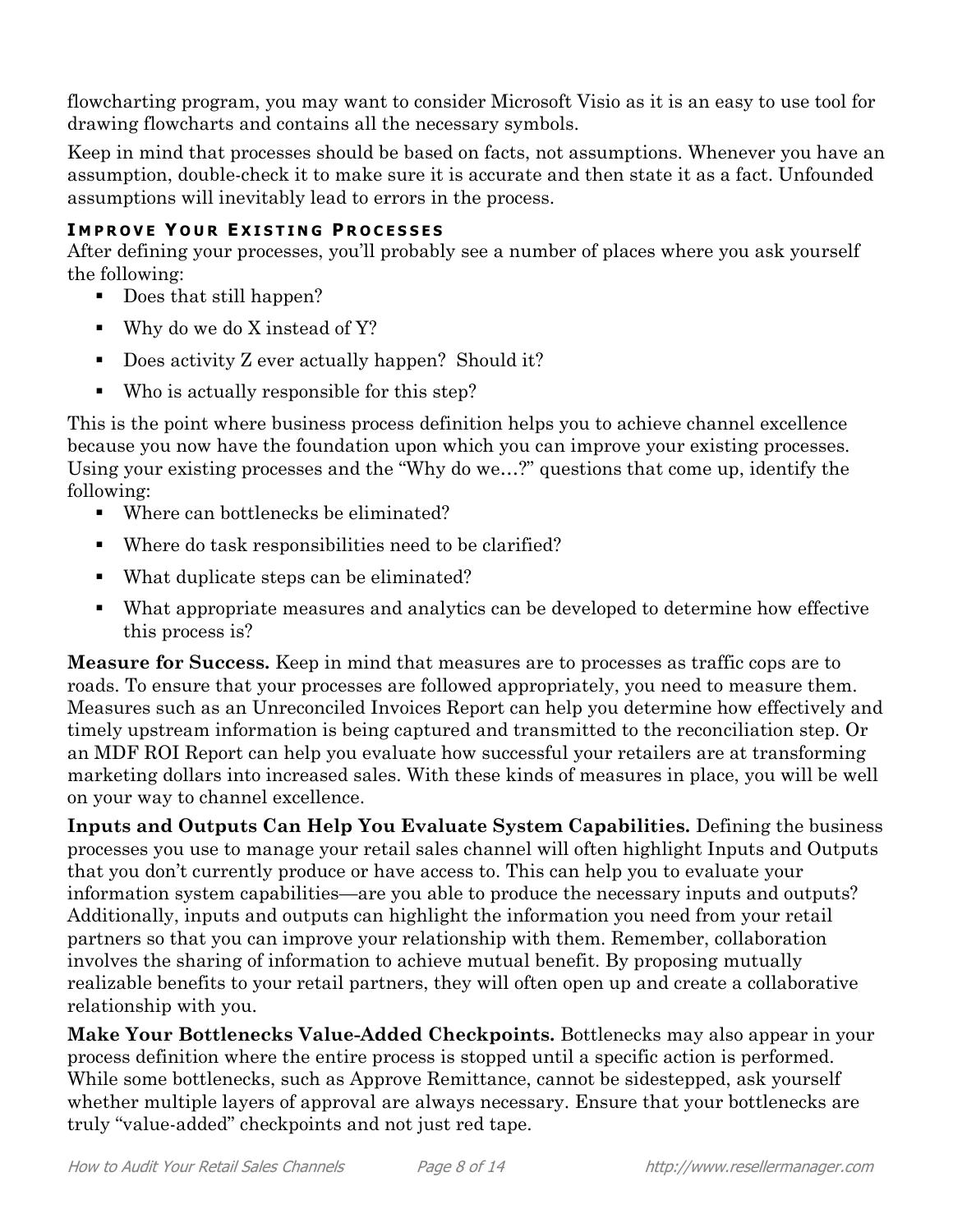## **A N A L Y Z I N G Y O U R T E C H N I C A L C A P A B I L I T I E S**

The next step in the channel audit is to evaluate the technical assets that support your channel processes. For each process you have defined you will want to identify what reports, data files, third party services, and applications are used to support those processes. The goal of this step is identify any technical capabilities that are missing and whether any technical functions are duplicated and can be consolidated.

Let's use a Monitor Sales Trends business process as an example. In this process, your retail partners send POS data to you, which you then clean and normalize, and then send reports to the account managers. To begin, let's identify the data, reports, or spreadsheets that are used by the process. Next, identify where the data comes from and how it got there. Double-check your assumptions again. If you assume the Sales Trends report you review has already been cleaned and consolidated, check to make sure the data you receive from your partners is cleaned and normalized and that your reports don't contain dirty data. If multiple systems are used to accomplish the same task, document them all. For example, if you review sales trends from Retailer A using a spreadsheet, Retailer B using a data warehouse reporting tool, and Retailer C using the retailer's partner website, document them all. Your technical assets in this process may include the POS data communication protocol (EDI, XML, and Spreadsheets), a data translation and transformation software package, a third-party data aggregator, a reporting tool, and reports or spreadsheets. It is often helpful to diagram these data flows and the systems or resources that use the data. The following is a sample Data Flow diagram for the Monitor Sales Trends process.



In this example, slanted boxes indicate data or files, trapezoids indicate manual processes, and boxes with a wavy bottom indicate documents. The systems involved in the data flow process, like a Translation/Transformation engine, ERP system, or Data Warehouse are also included. Also, keep in mind that this diagram outlines a relatively simple process—your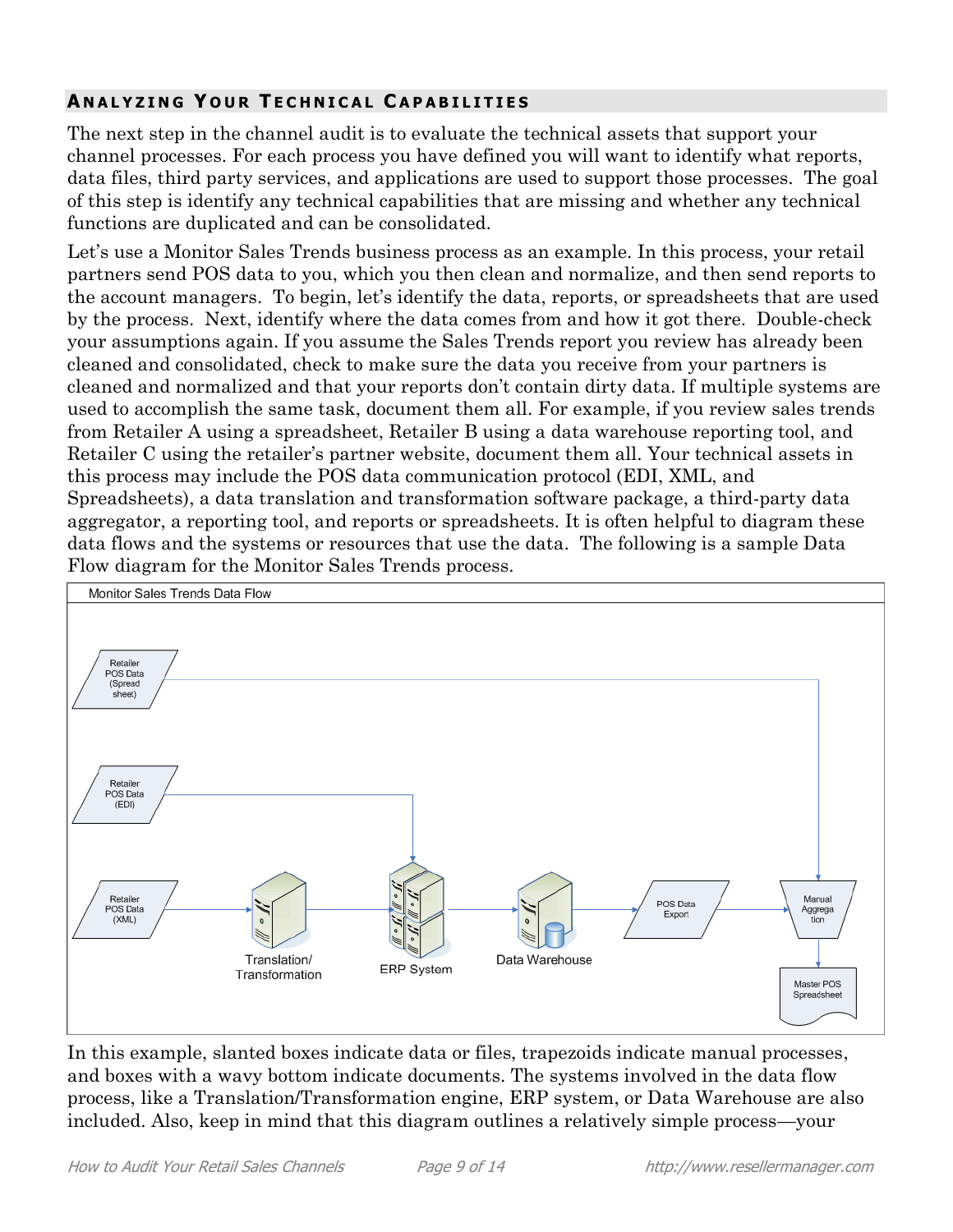diagram may be much more complex if it includes items like an alerting tool, alerts, or a business rules engine.

Fortunately, you don't need to create data flow diagrams for every process. Many processes use the same systems and data so you don't need to duplicate them, but make sure that you have identified all systems and data needs in use by all your processes.

Once you've identified all the necessary data flows and technical assets, you can use them along with your process definitions to identify where new technical capabilities can improve your channel operations through the consolidation of data or the automation of manual tasks. For example, if you monitor sales trends using a number of different reports and data sources, a consolidated analytics and reporting solution may ease and improve the usability of the reports. Also, an automated alerting and exception management tool may further simplify the process by notifying users of sales trend changes or forecast deviations rather than manually monitoring reports on a weekly basis.

## **L O O K I N G F O R W A R D**

Now you have a thorough understanding of your channel processes, your systems and technical assets, and a roadmap for where and how you can improve those processes and systems. The retail sales channel audit is the first step in achieving channel excellence knowing where you are is the starting point for getting to your destination. However, there are several characteristics of effective channel organizations—the destination—that we will briefly explore here. These are possible items to add to your channel excellence roadmap.

- **Centralized data hub.** A successful retail sales channel relies on accurate and timely analysis of sell-through, sell-in, and channel inventory. But to analyze, understand, and respond to this wealth of information, you need a centralized "channel data hub."
- **Process automation.** An efficient retail sales channel automates manual and repetitive tasks such as analytics, monitoring, and standard business processes.
- **Exception management.** An efficient and proactive retail sales channel effectively monitors and manages exceptional channel conditions.

## **C E N T R A L I Z E Y O U R D A T A I N T O A D A T A H U B**

The centralized data hub serves as the go-to resource for updates and information on the health of your retail channel. Information is retrieved from one central location without cobbling together disparate reports and more importantly, automation can be applied to ensure that you are aware of changes in channel conditions. However, if you have decentralized data sources, you will most likely remain unaware of important channel conditions that need your attention.

In a decentralized environment, you are forced to monitor multiple spreadsheets, reports, and systems to get a current view of your entire channel. The processing of data takes longer and finding the data is more challenging. Also, the likelihood of missing a critical event increases when you are forced to look in multiple places for the necessary information. Creating a centralized channel data hub, not only simplifies the process because you only have to look in one place for the necessary information, but also can consolidate views of data across products, regions, and retailers. Additionally, with a centralized data hub, you can enhance your channel effectiveness by incorporating an automated monitoring, alerting, and process automation solution.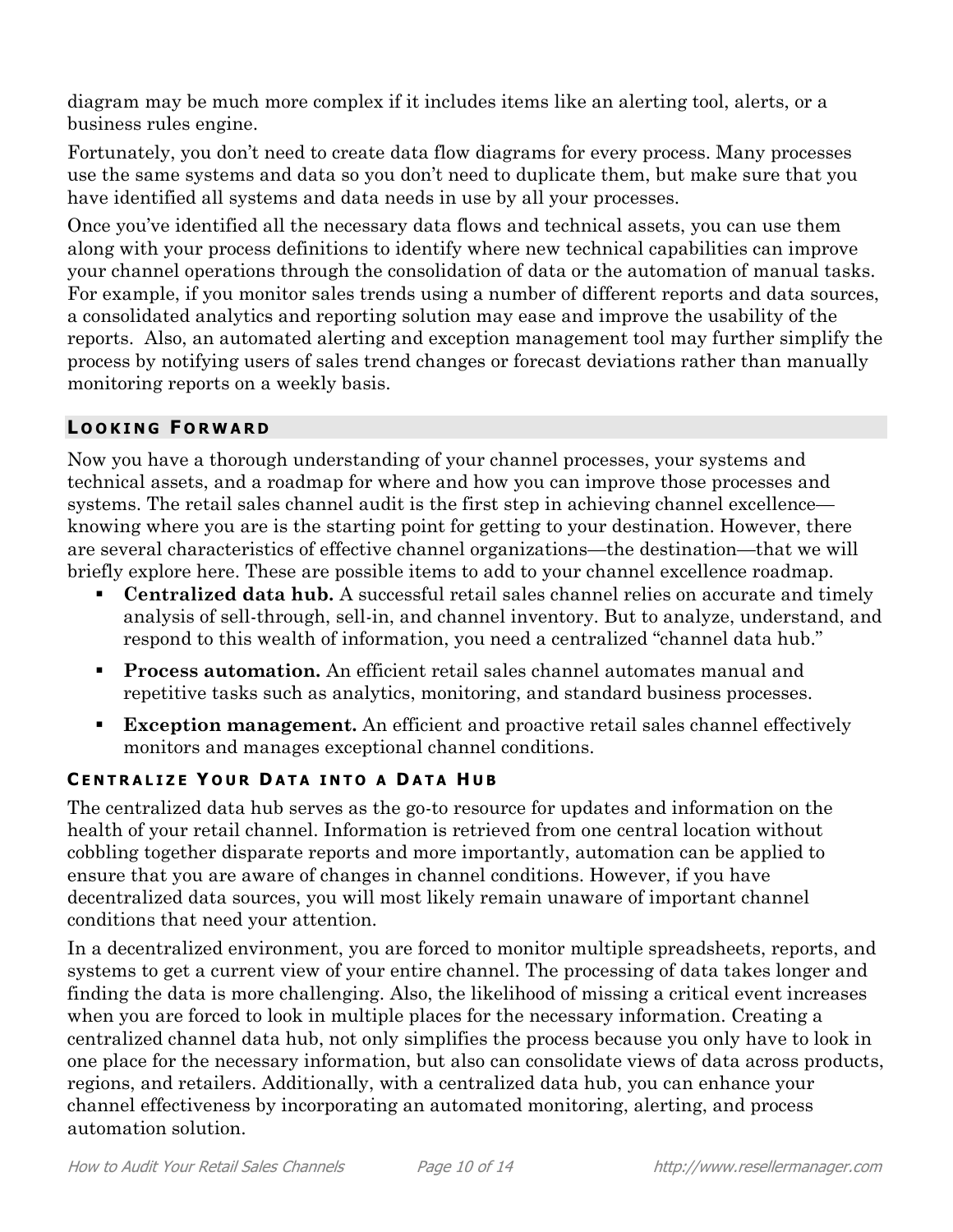Looking at how the information you receive from your retail partners can be centralized is a good start when you are trying to consider what and how you can centralize your retail sales data. Most large retailers today provide inventory and sell-through information to their suppliers via EDI and XML files, or spreadsheets. Many smaller regional retailers are also providing this information freely. If you asked for this information years ago and your partners said "No," go ahead and ask them again. Times have changed and many retailers are working more collaboratively with their suppliers.

The improvements in product availability, product assortment, replenishment scheduling, and pricing are beneficial to both you and your retailers. Ideally, your retailers' data feeds should include product sales and inventory levels by store. Also, note the frequency at which your retail partners are able to send you POS and inventory data. As these data feeds will most likely be received in a number of formats, look at your data translation and transformation capabilities. Identify your capabilities to translate spreadsheets, EDI, and XML into a common format for use in the channel data hub.

Once you've determined what data you receive from your retail partners, identify what information systems use this data. If you're like many companies, the data just sits in a spreadsheet or gets dumped into a database for ad-hoc reporting. While occasionally effective as a stop-gap method, this approach doesn't enable you to adequately support your complex and growing retail sales channel. With a centralized data hub, you'll have a single place to go to get all your answers.

## **U S E A N A L Y T I C S A N D A U T O M A T I O N T O D R I V E P R O C E S S E S**

However, simply setting up a data hub does not address the entire problem. Searching for answers in a mass of data is timely and costly proposition. This data hub also needs "automated analytics," an automatic way to sift through a wealth of data and produce meaningful and useful performance metrics and reports that can then be automatically disseminated to the appropriate parties. Using your process inputs and outputs—analytics, such as metrics and reports—that you identified in your business process analysis, you can determine whether your existing information stores can automatically produce the reports, metrics, and dashboard views that you need to run your retail sales channels. If your data hub can produce the analytics you need, verify that it does and that it provides the information you need to make your decisions. If it can't, you probably have a technology requirement to address automated analytics. Identify any gaps in the analytics you currently have and what the business processes you defined actually need. These gaps are items that need to be addressed.

#### **M A N A G E E X C E P T I O N S**

Many processes are triggered by recurring retail channel events or exception conditions. How are you notified of these events or become aware of exception conditions? An effective channel organization is notified of these conditions proactively, rather than searching for problems. Review your system's capabilities to see if it is able to automatically identify exceptions and notify the appropriate individuals of these events. Effective channel organizations use technology to automatically monitor channel conditions, alert individuals of exceptions, and provide supporting data to address the exception condition. If your system does not provide automated proactive notification with decision support information, you have a gap to be addressed on your road to channel excellence.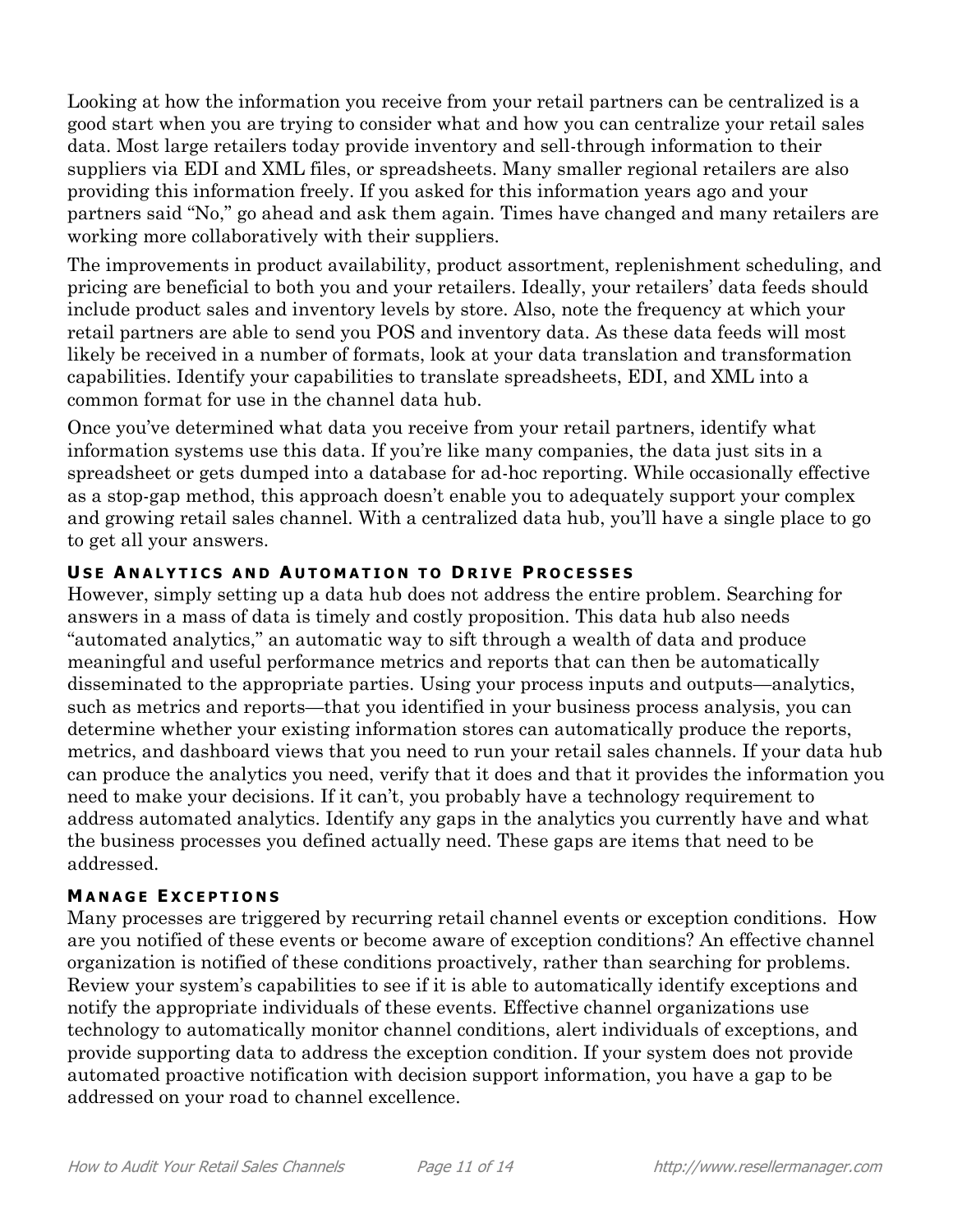#### **C O N C L U S I O N**

An up-to-data channel audit gives you a clear understanding of the retail channel operation processes and capabilities you have in place today. It serves as your blueprint to all the processes, operations, and technical assets you are employing in your retail sales channels and is the first step towards achieving channel excellence. Once you have documented all your processes and understand what your information systems are capable of providing, it is easy to identify your "technology and process gaps." And armed with that information, you can explore how you can improve your retail sales channel operations by employing the latest channel strategy process and technology innovations such as centralized data hubs and the use of analytics and automation to drive decision making.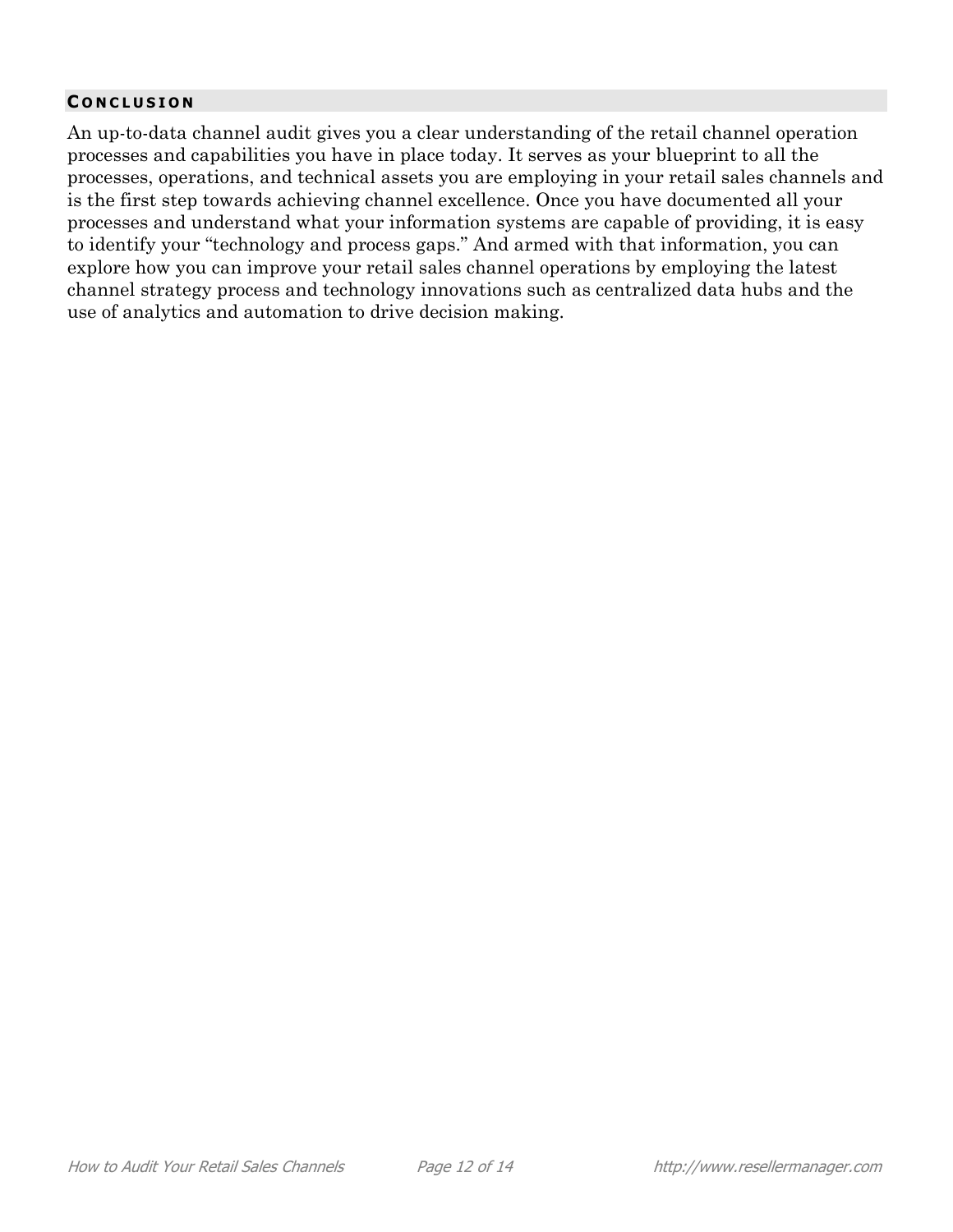#### **AP P E N D I X : S A M P L E T E M P L A T E A N D F L O W C H A R T S Y M B O L S**

| <b>Process Name</b>                                      | A simple, easy to recognize name for the process.                                                                                                                                                                                                                                                                                                                                                                                      |
|----------------------------------------------------------|----------------------------------------------------------------------------------------------------------------------------------------------------------------------------------------------------------------------------------------------------------------------------------------------------------------------------------------------------------------------------------------------------------------------------------------|
| <b>Description</b>                                       | Explains the purpose of the business process.                                                                                                                                                                                                                                                                                                                                                                                          |
| <b>Participants</b>                                      | Lists the participants in the business process and their responsibilities.                                                                                                                                                                                                                                                                                                                                                             |
| <u>Triggers</u>                                          | Explains the events or dates that start the business process.                                                                                                                                                                                                                                                                                                                                                                          |
| <b>Inputs</b>                                            | Lists the inputs to the business process, including reports and metrics, and the<br>provider of the input.                                                                                                                                                                                                                                                                                                                             |
| <b>Outputs</b>                                           | Lists the outputs from the business process and the recipient of the output.                                                                                                                                                                                                                                                                                                                                                           |
| <b>Standard</b><br><b>Process</b><br><b>Execution</b>    | Lists the activities that occur in support of this process. Includes decision points and<br>the path for the standard or common decision. Alternative decisions are documented<br>in the Alternative Process Executions section. A flow chart is often helpful in mapping<br>out the flow of the business process. Note where each participant is involved with the<br>process, where inputs are used, and where outputs are produced. |
| <b>Standard</b><br><b>Process</b><br><b>Flowchart</b>    | Visually depicts the process as a flowchart.                                                                                                                                                                                                                                                                                                                                                                                           |
| <b>Alternative</b><br><b>Process</b><br><b>Execution</b> | Lists the activities that occur in support of this process. Includes decision points and<br>the path for the standard or common decision. Alternative decisions are documented<br>in the Alternative Process Executions. A flow chart is often helpful in mapping out the<br>flow of the business process. Note where each participant is involved with the<br>process, where inputs are used, and where outputs are produced.         |
| <b>Alternative</b><br><b>Process</b><br><b>Flowchart</b> | Visually depicts the alternative process flows as a flowchart.                                                                                                                                                                                                                                                                                                                                                                         |

#### **P R O C E S S D E F I N I T I O N T E M P L A T E**

#### **F L O W C H A R T S Y M B O L S**

The following image shows some common symbols that can be used when diagramming a process flow.